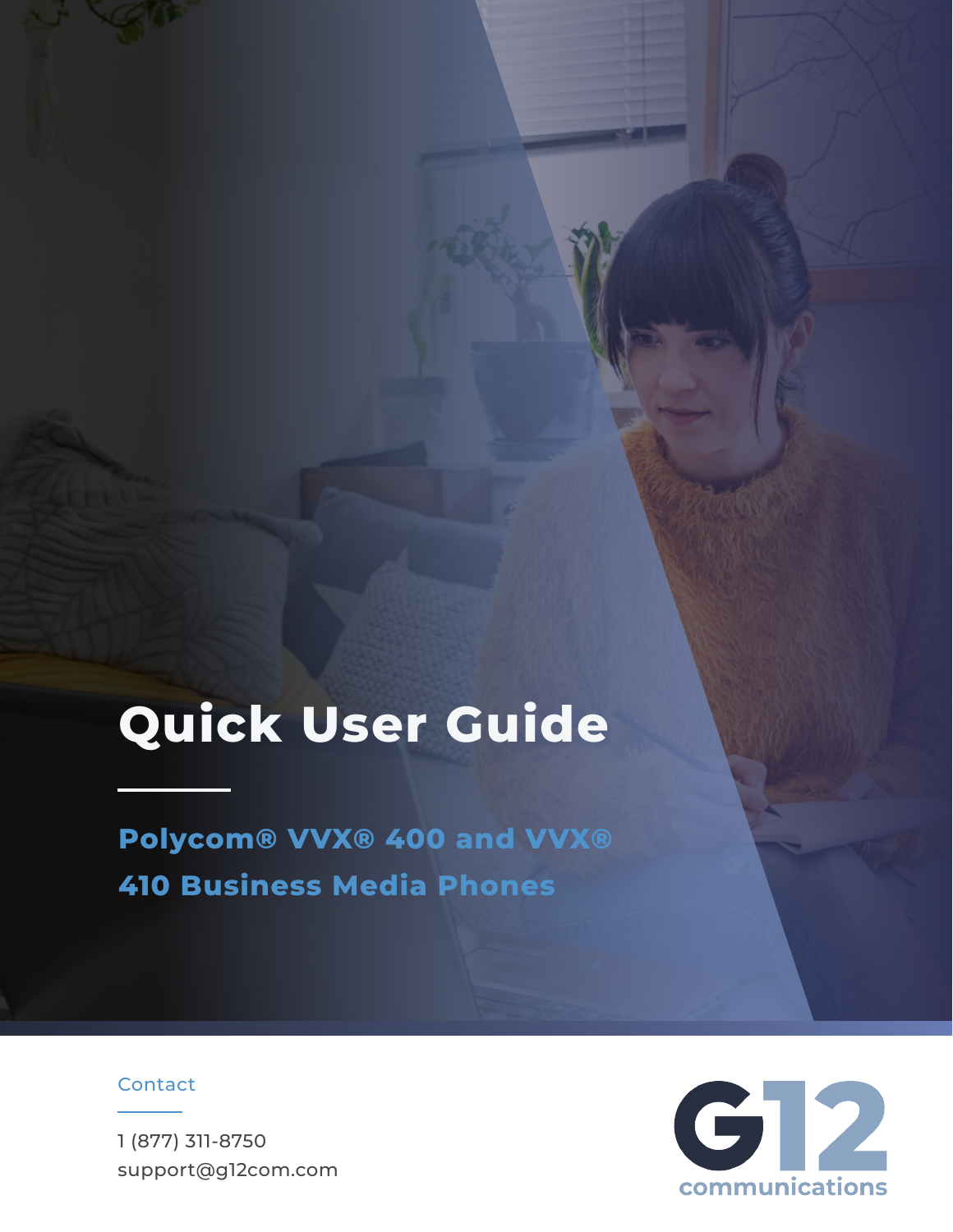## **Phone Views**

Your phone has three main Views: Home, Calls, and Lines view (the default). You can access Home and Lines view at any time. If your phone has one or more calls, you can also access Calls view.

For Home view from any menu, press  $\langle \hat{\omega} \rangle$ 



Press  $\left(\widehat{\omega}\right)$  to alternate between Home and Lines view.

## **Home View**

Home view displays icons you can select to access phone functions. You can use the right, left,



 up , and down arrow keys to display more icons. **Lines View**

Lines view displays phone Lines, Favorites and soft keys. If your phone is idle, you can press the Line





## Tip: Referring to Soft Keys

In this guide, soft keys are referred to by their name only. For example, to end an active call, press End Call

key to access the Dialer.

#### **Calls Views**



If your phone has one or more calls, you can access Calls View.

Call color indicates status:

- **Dark green**—Active call
- **• Bright blue**—Incoming call
- **• Dark blue**—Held call

Use the up and down arrow keys to select a call (highlight it). The soft keys control the highlighted call.

## **Entering Data**

Use the dialpad keys to enter information. To backspace, press **Backspace** .

To type with the dialpad keys, press a key repeatedly to view the character options and stop to select.

To type other characters, press **Encoding** or **Mode**. When using the dialpad keys, use the **1, \*, 0,** and **#** keys.

The information in this guide applies to both the VVX 300 and VVX 310 phones. Configurations vary and the screen displays used in this guide may not reflect those on your phone. See your system administrator for more information. For detailed information on how to use your phone, see the Polycom VVX 300 and 310 Business Media Phone User Guide, available by navigating to your phone's Support page from Polycom Voice Support.

www.polycom.com | 1725-49088-001 Rev. A |March 2013

© 2013, Polycom, Inc. All rights reserved. POLYCOM®, the Polycom logo and the names and marks associated with Polycom's products are trademarks and/or service marks of Polycom, Inc. and are registered and/or common law marks in the United States and various other countries. All other trademarks are property of their respective owners. No portion hereof may be reproduced or transmitted in any form or by any means, for any purpose other than the recipient's personal use, without the express written permission of Polycom.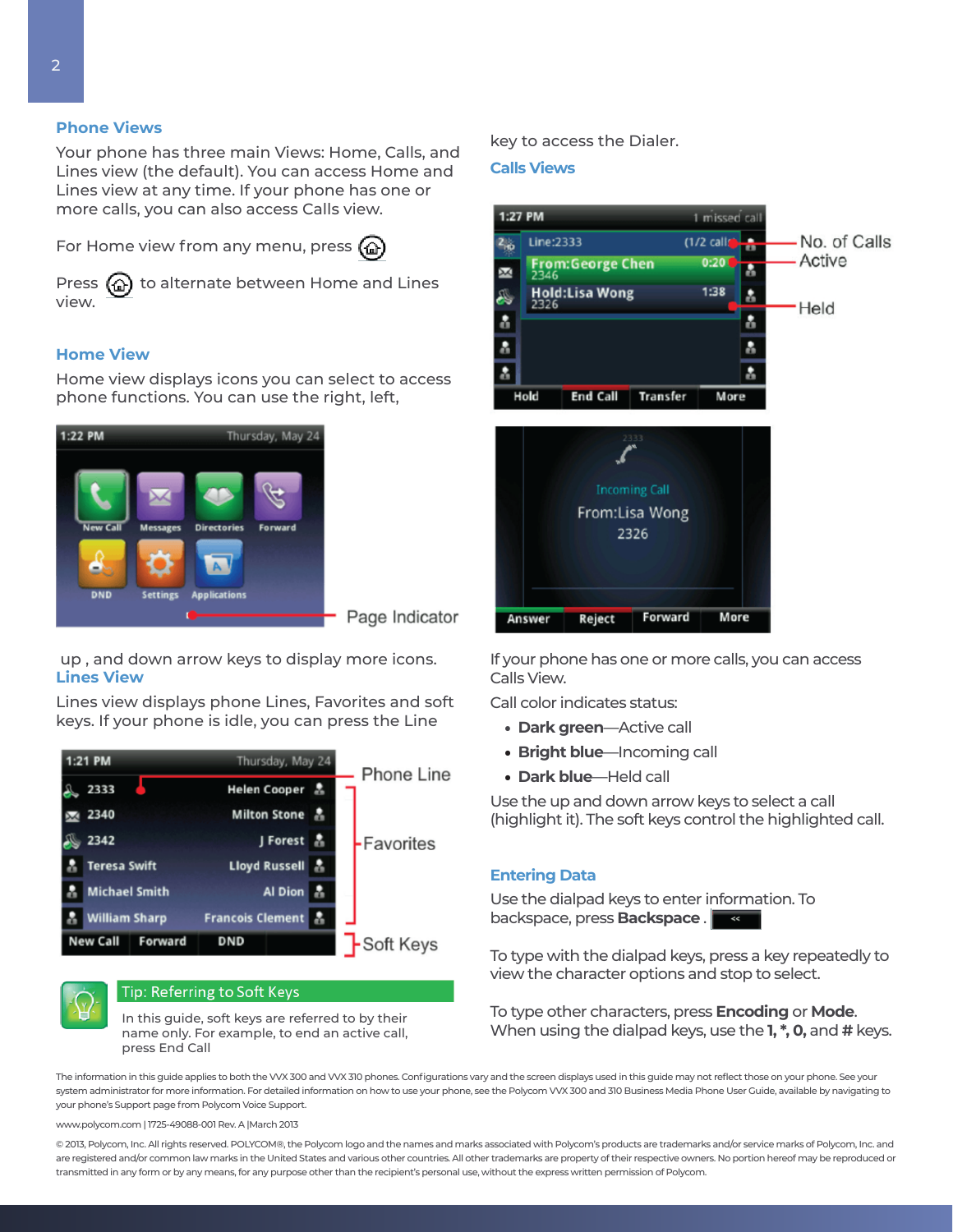## **About Calls**

Only one call can be active at one time. You can use the handset, speakerphone, or headset for calls. During a call, you can change modes by picking up the handset, or by pressing  $\textcircled{\tiny{1}}$  or.  $\textcircled{\tiny{2}}$ 

If you navigate away from your call(s), press  $\omega$  to see Active Call or Calls view again.



## Tip: Switching Between Lines and Calls View

When in Calls view, switch to Lines view by pressing **More > Lines**. Switch back to Calls view by pressing **More > Calls.**

#### **Placing Calls**

Pick up the handset, or press  $\textcircled{\tiny{1}}$  or  $\textcircled{\tiny{2}}$  . Enter the phone number, and press **Send**.

Or enter the phone number first, then press Dial, pick up the handset, or press  $\textcircled{\tiny{1}}$  or  $\textcircled{\tiny{2}}$  .

From Lines view: Press the phone Line key, enter the phone number, and press **Send**.

From Home view: Select **New Call** using the left and right arrow keys. Enter the phone number, and press **Send**.



## **Timesaver: Placing Conference Calls**

Select a recent call or Favorite, or select a contact's phone number in the Contact Directory.

#### **Answering Calls**

To answer with the speakerphone, press  $\bigcirc$  or tap **Answer.** To answer with the handset, pick up the handset. To answer with a headset, press  $\bigcirc$ .

To answer a new call while on an active call, press **Answer**. The current call will be held.

## **Ending Calls**

To end an active call, replace the handset, press  $\textcircled{\tiny{4}}$ , or press  $\mathbb{O}$  . Or, press **End Call**.

To end a held call, navigate to Calls view and highlight the held call. **Press Resume**, and press **End Call.**

#### **Holding Calls**

From Calls view, press **Hold** or  $\left(\frac{1}{N}\right)$ . Remember to highlight the call first.

To resume a held call, press **Resume** or  $\left(\bigotimes_{i=1}^{\infty} a_i\right)$  again.

## **Transferring Calls**

From Calls view, press **Transfer** or  $(\cdot)$  and call the other party. When you hear the ringback tone, or after you talk with the other party, press Transfer or  $(f)$  again. Press Blind to complete a transfer without waiting for the ringback tone.

## **Forwarding Calls**

To enable call forwarding, press **Forward** from Home or Lines view. Select the forwarding type to enable, enter a forwarding number, and press **Enable**.

To disable call forwarding, press **Forward** from Home or Lines view, select the forwarding type to disable, and press **Disable**.

To enable per-call forwarding: As your phone rings, press **Forward**, enter the forwarding number, and press **Forward**.

## **Placing Conference Calls**

Call the first party, and after the call connects, press **More**, and select **Confrnc**. Then, dial and connect with the second party and press **Confrnc** again.

From Lines or Calls view, you can:

- Press **Hold** to hold all participants.
- Press **End** Call to remove yourself from the call, but keep the other participants connected.
- Press **Manage** (if available) to manage each participant.
- Press **Split** to end the conference and hold all participants.